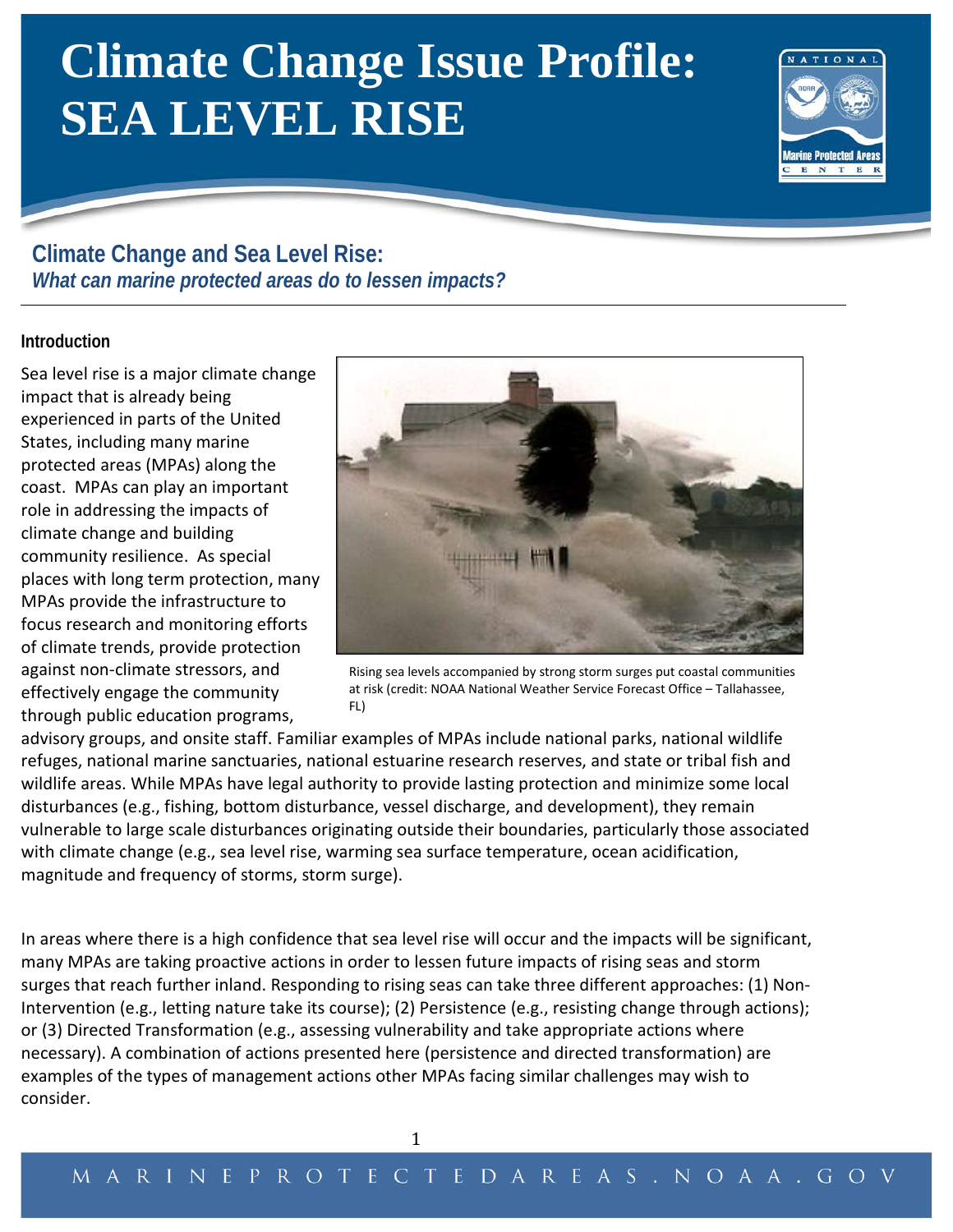#### **What do we mean by "sea level"?**

Sea level is generally referred to as Mean Sea Level (MSL), an average of the ocean level from which heights such as elevations may be measured. A common and straightforward MSL standard is the midpoint between mean low and mean high tide at a particular location. MSL is measured in relation to a known elevation (i.e., datum) on the land. Hence a change in MSL can result from a real change in sea level (referred to as "absolute" sea level change) or from a change in the height of the land on which the tide gauge operates (referred to as "relative" sea level change).

## **How is sea level measured?**

Tide gauges (Figure 1) have measured sea level relative to a known elevation of the local land surface (e.g., vertical datum) for over a century. Assessing tide-gauge data can be complicated because the local land surface from which sea level is measured does not maintain constant elevation due to factors such as subsidence and erosion. Beach erosion, wetland loss and other coastal problems may be attributed to rising sea levels when they are in fact caused by human activities such as construction of jetties that interfere with the normal movement of sand along the shoreline. Because of the difficulty of assessing an actual rise in sea level versus a change in land elevation, sea level is measured against satellite altimetry (highly accurate radar measurements) as well.

## **What can cause sea level to rise?**



The two main factors that can cause sea level to rise are (1) thermal expansion of ocean water due to increased sea surface temperature; and (2) input of water from the land such as ice caps in the southern hemisphere, melting glaciers, and water retained in rivers, aquifers, and lakes. Based on an analysis of aerial photographs over the past century, the National Snow and Ice Data Center has concluded that with very few exceptions, glaciers around the world have been shrinking at unprecedented rates. This potentially adds a significant amount of additional water to the ocean

[\(https://nsidc.org/cryosphere/glaciers/questions/climate.html\)](https://nsidc.org/cryosphere/glaciers/questions/climate.html).

Figure 1. Tide gauge station (credit: NOAA Climate Observation Program)

## **What changes have we seen in sea level?**

Tide gauges show that global sea level has risen about 7 inches during the 20th century (Figure 2), and recent satellite data show that the rate of sea level rise is accelerating. The NOAA Climate Program Office has a very high confidence (greater than 9 in 10 chances) that global mean sea level (based on mean sea level in 1992) will rise at least another 8 inches (0.2 meters) or more by 2100. Rates of sea level rise vary by location. Sea levels have been rising up to 2 feet per century along the east coast, and as high as 3-4 feet per century along the Gulf of Mexico (Figure 3). A 2012 study undertaken by the Virginia Institute of Marine Science predicts that waters around Norfolk, Virginia, will rise higher, approximately 2 feet (0.62 meters) compared to Charleston, South Carolina, for instance, where sea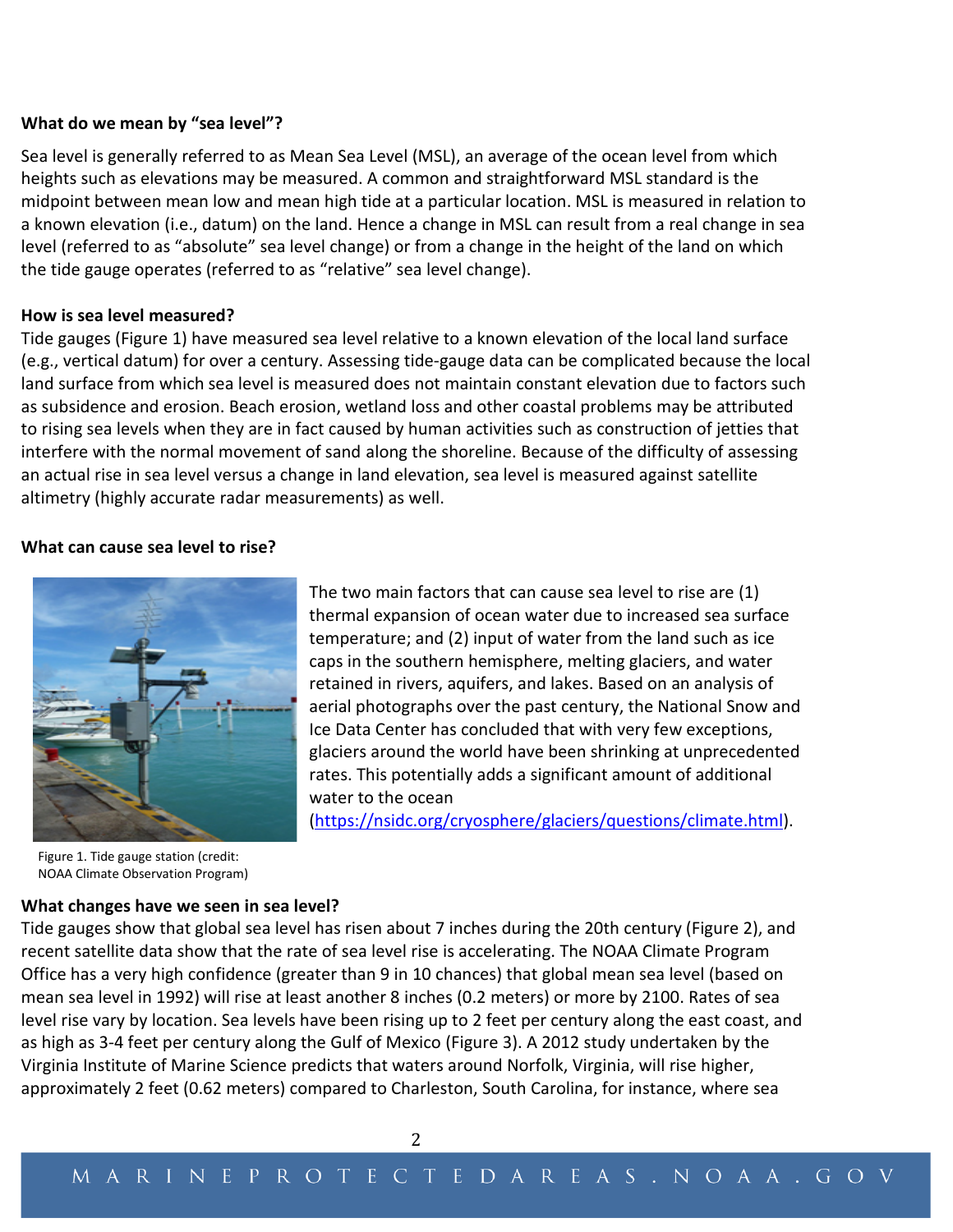

Changes in sea level, past and projected in the future (credit: Intergovernmental Panel on Climate Change 2013)

level is predicted to rise only about a half a foot (0.15 meters). The Chesapeake Bay area is experiencing both absolute (rising water) and relative (sinking land) sea level changes. Not all areas are experiencing sea level rise. Southeast Alaska, for instance, is experiencing lower sea levels than the changes being measured elsewhere around the United States (Figure 3). The Alaska Center for Climate Assessment and Policy [\(https://accap.uaf.edu/\)](https://accap.uaf.edu/) has described instances where "absolute" sea level may be rising from nearby melting glaciers and other freshwater input but this is not greater than "relative" sea level due to the fact that plate tectonics is causing the underlying land to rise even faster. In Alaska, geologic processes seem to be outstripping sea level rise.



**Sea Level Trends** 

The map above illustrates regional trends in sea level, with arrows representing the direction and magnitude of change. Click on an arrow to access additional information about that station



Figure 3. Sea level trends indicating rise or fall and the magnitude of the observed change (credit: NOAA Center for Operational Oceanographic Products and Services)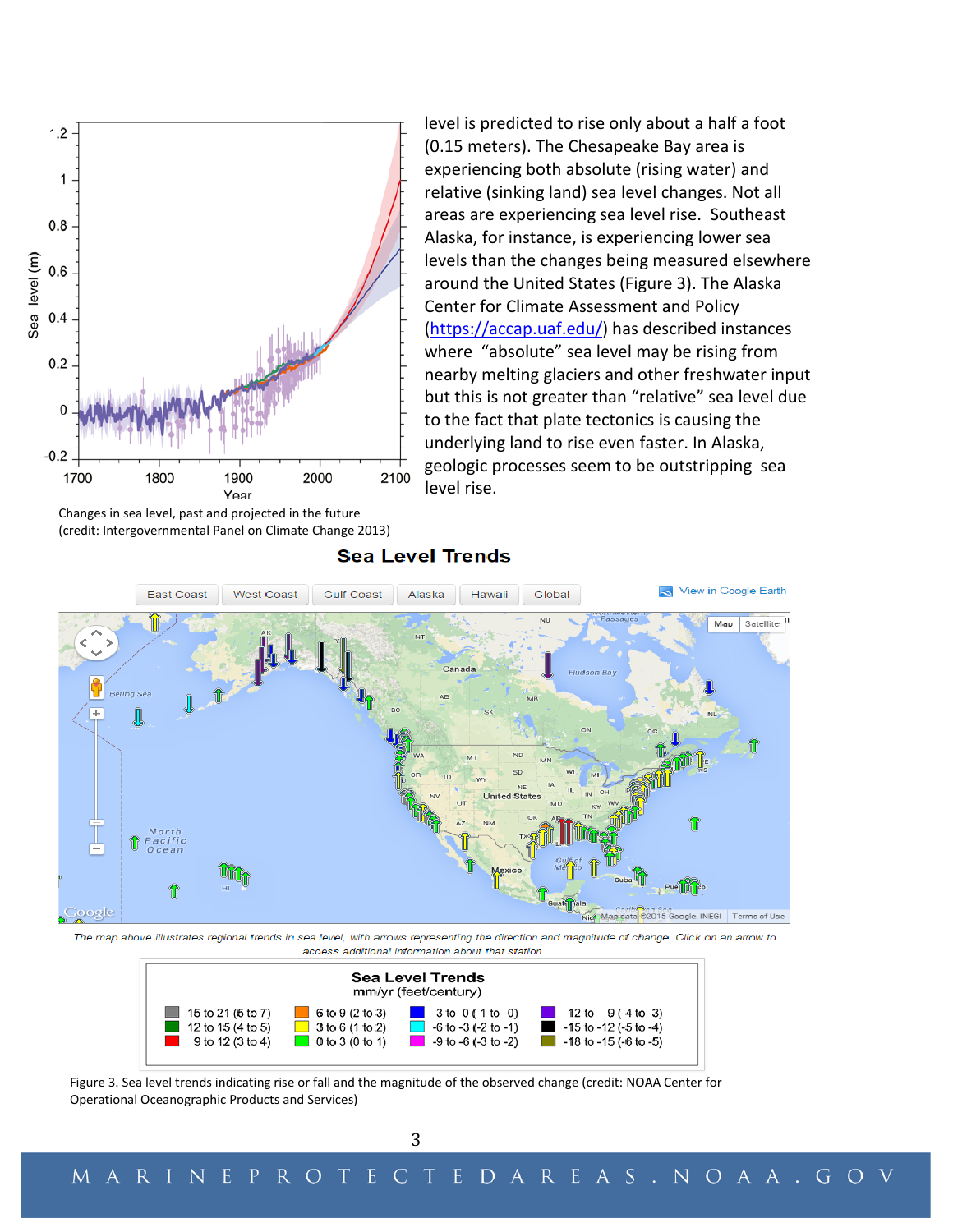#### **What are some of the predicted impacts of a rise in sea level?**



Figure 4. Coastal road destroyed by overwash. (credit: Amanda Babson and Courtney Schupp, National Park Service)

Sea level rise poses significant risks to valuable infrastructure, development, and wetlands. Submergence and increased coastal flooding along coastal areas (Figure 4) along with saltwater intrusion into surface and groundwater, such as that occurring along the densely populated Florida coast, are evident now. In 2014, NOAA's Office of the Chief Administrative Officer assessed the agency's mission-critical properties and concluded that several along the eastern seaboard are vulnerable and at high-risk. A recent National Park Service report (Peek et al. 2015) identified \$40 billion in infrastructure (e.g., buildings,

roads, and docks) will be exposed to impacts associated with a 3.2 foot (1 meter) rise in sea level. Some ecological impacts

include coastal erosion, with subsequent loss of nesting sea turtle and bird areas (Figure 5), and changes in intertidal areas and inundation of islands and coastal wetlands such as mangroves and saltmarshes. The species that depend upon these ecologically important areas could change and/or disappear. The Florida Climate Institute at the University of Central Florida is assessing how sea level rise in the intertidal zone will increase the time these organisms are fully submerged underwater, leading to an increase in subtidal predators of intertidal oysters and increased competition for space with other invertebrates [\(http://ucf.floridaclimateinstitute.org/\)](http://ucf.floridaclimateinstitute.org/).

#### **What are MPAs doing to reduce projected sea level impacts?**



Figure 5. Beach erosion exposes loggerhead sea turtle<br>eggs in a nest at Cape Romain National Wildlife Refuge of their areas to sea level rise. in South Carolina. (credit: Billy Shaw and U.S. Fish and Wildlife Service, National Wildlife Refuge System)

MPAs around the country are assessing the vulnerability of ocean resources under their purview and developing strategies to plan for and respond to predicted climate change impacts. Many MPAs have begun an effort to integrate adaptation planning, monitoring, mitigation, and climate change education into their management. The Greater Farallones National Marine Sanctuary, for example, along with many of its partners, recently assessed the vulnerability of its marine resources to projected climate change impacts. This assessment will enable managers to respond to, plan, and manage for the projected impacts of climate change to habitats, species, and ecosystem services within the north-central California coast and adjacent Pacific Ocean [\(http://ecoadapt.org/data/documents/GFNMS\\_ProjectD](http://ecoadapt.org/data/documents/GFNMS_ProjectDescription_updated_6.9.2015.pdf) [escription\\_updated\\_6.9.2015.pdf\)](http://ecoadapt.org/data/documents/GFNMS_ProjectDescription_updated_6.9.2015.pdf). Other MPAs have also begun to assess their vulnerability and have implemented proactive actions to increase the resilience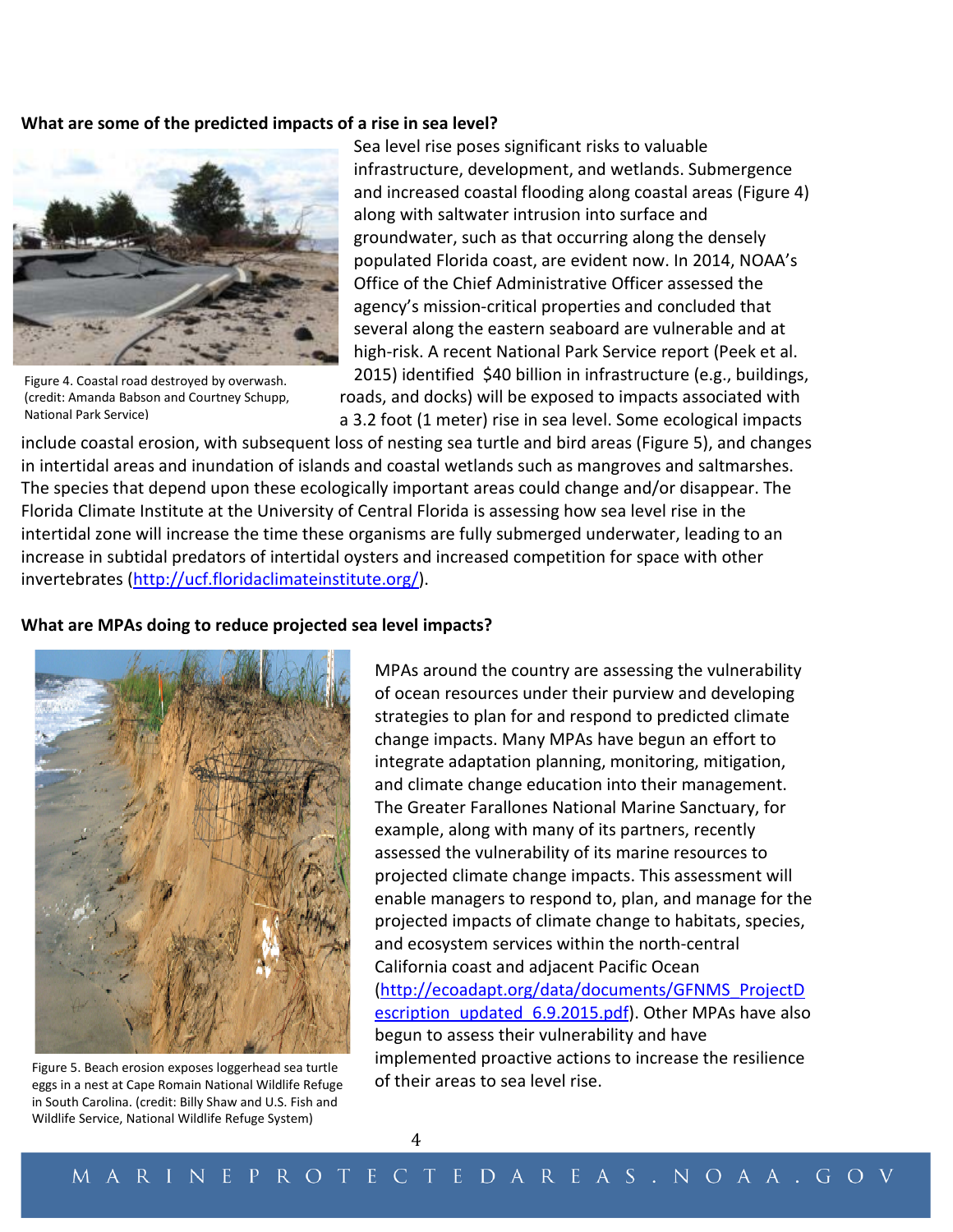#### **Examples of MPA Actions:**

• To combat loss of marshlands from land subsidence and sea level rise, Blackwater National Wildlife



Figure 6. Spraying of dredge spoil to raise elevation of marsh. (Credit: U.S. Army Corps of Engineers)

Refuge on Maryland's Eastern Shore has collaborated with the U.S. Army Corps of Engineers to use dredged material obtained from a channel in Chesapeake Bay to spray over open water areas (Figure 6) and raise the level of the marsh, adding resilience against inundation from rising sea levels. The dredged material is stabilized by planting native marsh grasses and plants. A similar project is underway at the Jamaica Bay Unit of Gateway National Recreation Area, National Park Service (New York). [\(https://www.fbo.gov/index?s=opportunity&mode=fo](https://www.fbo.gov/index?s=opportunity&mode=form&id=28f1c5dbb8b2989904d40423737abb30&tab=core&_cview=0) [rm&id=28f1c5dbb8b2989904d40423737abb30&tab=c](https://www.fbo.gov/index?s=opportunity&mode=form&id=28f1c5dbb8b2989904d40423737abb30&tab=core&_cview=0) [ore&\\_cview=0\)](https://www.fbo.gov/index?s=opportunity&mode=form&id=28f1c5dbb8b2989904d40423737abb30&tab=core&_cview=0)

• In a project to be implemented in late 2015, along the coast of Orange County, California, just east of the busy global shipping facilities at the Port of Los Angeles, Seal Beach National Wildlife Refuge is implementing the "Thin Layer Salt Marsh Augmentation Pilot Project" that will spray 10-12 inches of sediment from a nearby dredging operation over an experimental plot in the marsh. This method for enhancing marshlands has been successful elsewhere, but has not been tested in this area on these marsh grass species (e.g., Cordgrass).

http://scc.ca.gov/webmaster/ftp/pdf/sccbb/2014/1410/20141002Board11\_Seal\_Beach\_Sediment [Augmentation.pdf](http://scc.ca.gov/webmaster/ftp/pdf/sccbb/2014/1410/20141002Board11_Seal_Beach_Sediment_Augmentation.pdf)

- With rising sea levels come higher storm surges, increased flooding and erosion of beaches. Alligator River National Wildlife Refuge between Albemarle and Pamlico Sounds in eastern North Carolina has built nearshore oyster reefs to dissipate wave energy from rising sea-levels and storm surge, adding resilience to the refuge's shorelines. Successes/challenges of the project are described at [http://www.coastalwildliferefuge.com/pr/pr052410.pdf.](http://www.coastalwildliferefuge.com/pr/pr052410.pdf)
- Assateague Island National Seashore (Maryland and Virginia) is a long barrier island and is very susceptible to sea level rise and storm surge. The NPS has relocated parking lots away from the coast, replaced asphalt with native materials like clay and shells (increasing permeability of water and replacement costs), and elevated infrastructure like the Virginia Visitors Center to lessen its susceptibility to tidal inundation. Some of the focus areas to increase resilience are described at [http://www.nps.gov/articles/assateaguelandscape.htm.](http://www.nps.gov/articles/assateaguelandscape.htm)
- San Francisco Bay National Estuarine Research Reserve (NERR) worked with a diverse team to identify impacts of sea level rise, increased storm surge, and salinity change in the San Francisco Bay. Building on previous efforts along the outer California coast, the "Our Coasts Our Future" project developed decision support tools and data, and provided the technical assistance needed by Bay Area officials working to create restoration and management plans that protect shorelines, property, and infrastructure. More information can be found at: [http://www8.nos.noaa.gov/reserves/Doc/PDF/Science/higgason\\_pr\\_spr\\_2014.pdf.](http://www8.nos.noaa.gov/reserves/Doc/PDF/Science/higgason_pr_spr_2014.pdf)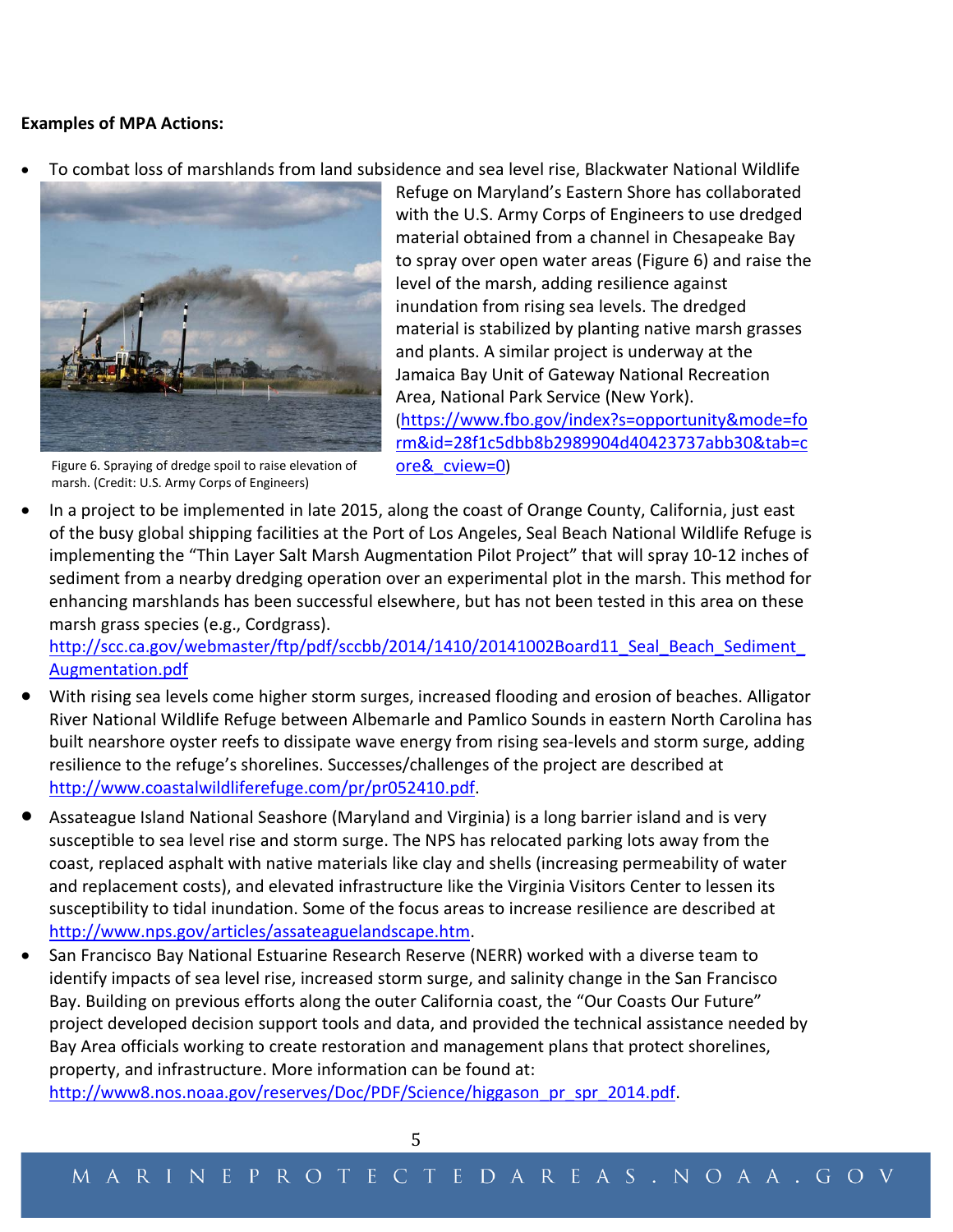- The ACE Basin NERR (South Carolina) is creating oyster reef-based living shorelines to reduce coastal erosion, build community resiliency, improve water quality, and protect coastal habitats from sea level rise and storm surge impacts. Volunteers are helping prioritize needs, construct the reefs, and monitor the impact. [\(http://www.nerrs.noaa.gov/Doc/PDF/Science/leffler\\_overview.pdf\)](http://www.nerrs.noaa.gov/Doc/PDF/Science/leffler_overview.pdf)
- In Canaveral National Seashore (Florida), volunteers are constructing a living shoreline by planting native vegetation and restoring oyster reefs to protect Native American shell midden sites from further shoreline erosion. [\(http://www.nps.gov/seac/tnk/Cana%20B-4%20Final%20%28Front%29-](http://www.nps.gov/seac/tnk/Cana%20B-4%20Final%20%28Front%29-HQ.pdf) [HQ.pdf\)](http://www.nps.gov/seac/tnk/Cana%20B-4%20Final%20%28Front%29-HQ.pdf)
- At the request of the mayor of Homer, Alaska, and other local community leaders, the Kachemack Bay NERR is studying the relationship between coastal uplift and sea level rise for the Kachemack Bay. The study is documenting the rate of biological changes that result from sea level rise, reduced glacial melt water, and coastal uplift and the potential impact to the town of Homer. [\(http://nerrs.noaa.gov/Doc/PDF/Science/nsc\\_kachemak.pdf\)](http://nerrs.noaa.gov/Doc/PDF/Science/nsc_kachemak.pdf)
- Since 2008 the Hudson River NERR (New York) has helped local stakeholders understand the economic and environmental tradeoffs associated with the different approaches to managing shoreline change. The findings from the economic and environmental tradeoff research are being used to make decisions about community waterfronts, regulatory and land use policies, shore line development, and long-term planning.

# **Suggested Further Reading**

Bryant, M., M. Cheater, L. Hinds and N. Matson. 2012. National Wildlife Refuges and Sea-Level Rise: Lessons from the Frontlines. Defenders of Wildlife, Washington, DC. 14pp. <http://www.defenders.org/publication/national-wildlife-refuges-and-sea-level-rise-lessons-frontlines>

Coastal Climate Adaptation Brief – National Park Service. 2015. <http://www.nps.gov/subjects/climatechange/upload/Coastal-Adaptation-Brief-June2015-FINAL.pdf>

Coastal Adaptation Project on Sea Level & Storm Surge – National Park Service. 2015. [http://www.nps.gov/subjects/climatechange/upload/Sea-Level-Rise-Project-Brief-MAR-](http://www.nps.gov/subjects/climatechange/upload/Sea-Level-Rise-Project-Brief-MAR-%202015.pdf) 2015.pdf

National Climate Assessment. U.S. Global Change Research Program. 2014. <http://nca2014.globalchange.gov/>

National Oceanic and Atmospheric Administration. 2012. Global Sea Level Rise Scenarios for the United States National Climate Assessment. [http://cpo.noaa.gov/AboutCPO/AllNews/TabId/315/ArtMID/668/ArticleID/80/Global-Sea-Level-Rise-](http://cpo.noaa.gov/AboutCPO/AllNews/TabId/315/ArtMID/668/ArticleID/80/Global-Sea-Level-Rise-Scenarios-for-the-United-States-National-Climate-Assessment.aspx)[Scenarios-for-the-United-States-National-Climate-Assessment.aspx](http://cpo.noaa.gov/AboutCPO/AllNews/TabId/315/ArtMID/668/ArticleID/80/Global-Sea-Level-Rise-Scenarios-for-the-United-States-National-Climate-Assessment.aspx)

National Park Service Climate Resources.

<http://www.nps.gov/subjects/climatechange/resources.htm>